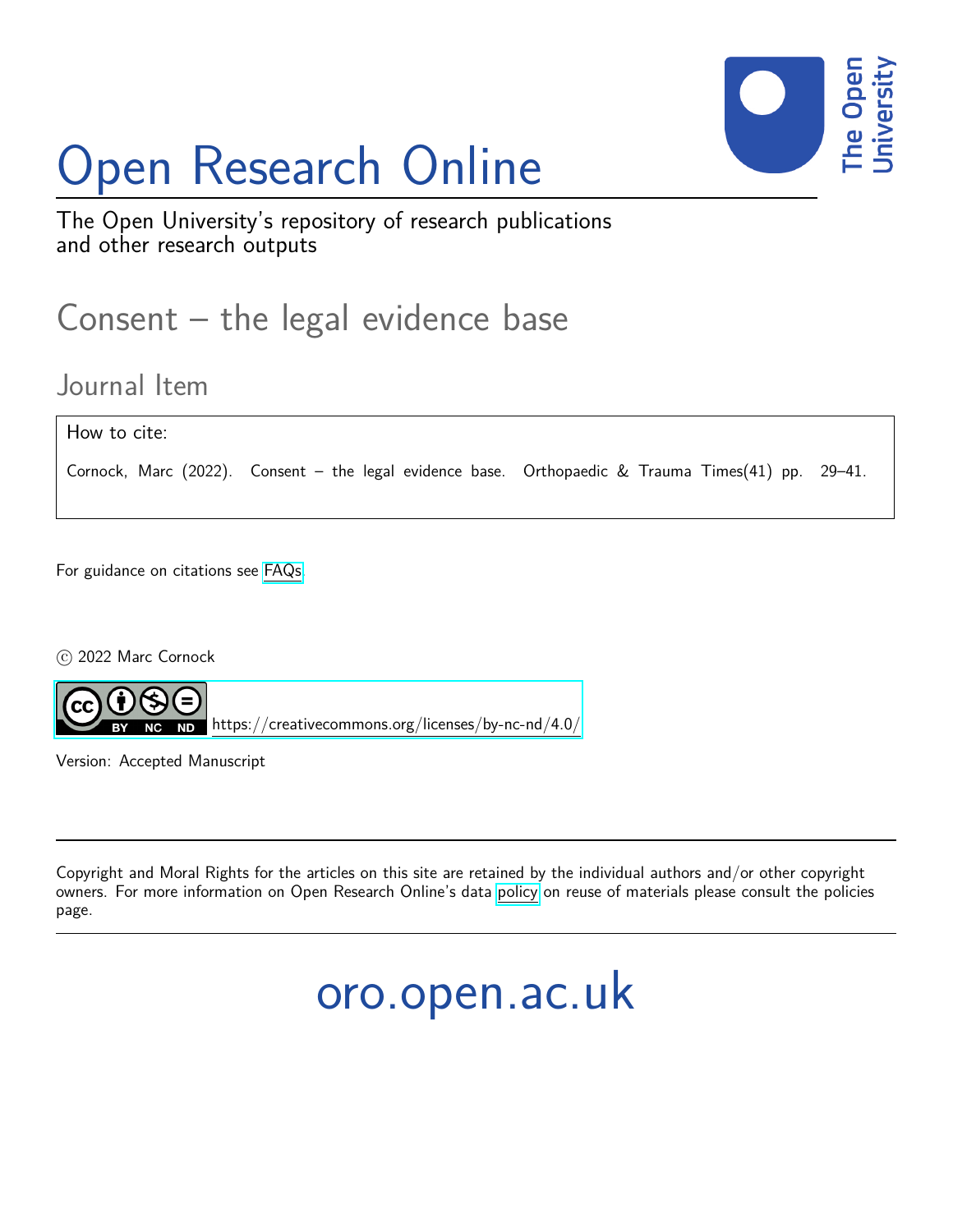#### **Consent - the legal evidence base**

#### Marc Cornock

#### *Senior Lecturer in Healthcare Law, School of Health, Wellbeing and Social Care, Faculty of Wellbeing, Education and Language Studies, The Open University, England*

*Although not a new phenomenon, evidence based practice can be confusing because of the need to have evidence for practice decision-making. In this article an evidence base for practice is explored through the examination of what constitutes the legal evidence for consent in a health care setting.* 

#### **Keywords: Evidence base; EBP; consent**

#### **Introduction**

This article examines the evidence base in relation to consent in health care, specifically in the clinical practice of health care practitioners. Its aim is to provide the information upon which a health care practitioner can base their decision making and ensure that their practice, in relation to consent, fulfils regulatory and legal requirements.

It will begin by considering what evidence based practice is and then proceed to note why consent is important in health care practice, before looking at the actual evidence base that is currently available around consent.

#### **Evidence based practice**

Evidence based practice (EBP) is not a new concept, having been around for approximately 30 years in its present form. Linsley and Barker (2019) state that *its introduction in the 1990s has had a direct impact on health and social care policy the world over and has led to, among other things, the expansion of the nurses' role* (at page 3)*.*

Evidence based practice is now so accepted that it is taught as part of pre-registration education and to not use it in clinical practice would be seen as practising below the required standard (Cornock 2017). In fact, using EBP in your clinical decision making is seen as part of the duty of care owed to your patients and clients (Cornock 2014).

As to what EBP is, returning to Linsley and Barker (2019) it is noted as being *more than using findings from research* … *it is the integration of* … *evidence and knowledge into current clinical*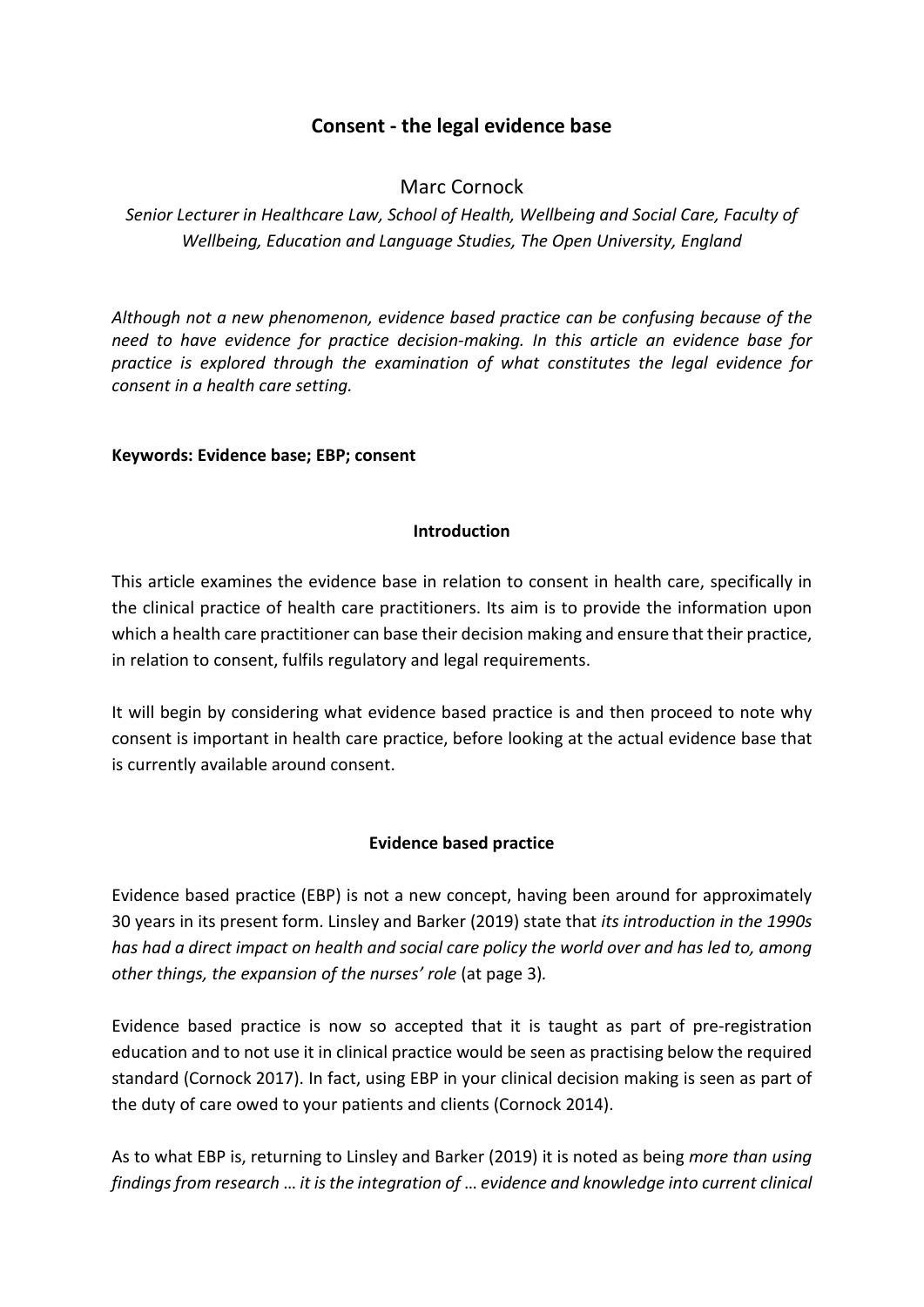*practice, for use at a local level, ensuring that patients receive the best quality care available. Implicit in such discussions is the message that healthcare, wherever it is delivered, must be based on good, sound evidence* (at pages 4 – 5).

Evidence based practice means using the knowledge and experience of the health care practitioner combined with the best available evidence and the patient's known wishes, to offer the most appropriate care and treatment to that patient. It is the health care practitioner's clinical judgement which is important in deciding which evidence to apply and how to apply it in a practice situation for a particular patient.

The question to which will be addressed throughout the rest of this article, after considering why consent is important, is what is the evidence in relation to consent that a health care practitioner can use to guide their practice?

#### **Why is consent important?**

Many commentators writing about consent do so without considering its importance. This is probably because they do not consider that it is necessary to discuss whether consent is important or not because its importance is not in doubt. In many ways they are right, consent is so important that it should be taken as being read that it is utilised in health care practice. However, there are cases that come before the professional health care regulator fitness to practise committees which centre on whether consent has been provided by patients. So, we should not be complacent in believing that consent is always obtained by all health care practitioners. This section will therefore look at the importance of consent in the health care context.

Consent is a key concept in the delivery of patient care and treatment and in health care practice. In this author's experience consent is a key part of pre-registration curriculum and features in every programme of study designed to prepare students for registration with the professional health care regulators, for instance the Nursing and Midwifery Council (NMC) and the Health and Care Professions Council (HCPC).

As to why consent has attained this status, it is because of the ethical principles of autonomy and self-determination. For Sköstrand et al (2013) autonomy relates to the right of a patient to be a part of the decision making process relating to their care and treatment.

Without autonomy paternalism prevails and rather than being involved in their care and the decision making around that, the patient would be told what care and treatment they were to receive based upon the professional opinion of the health care practitioner. A sort of health care practitioner knows best situation where the opinion of the patient is not needed or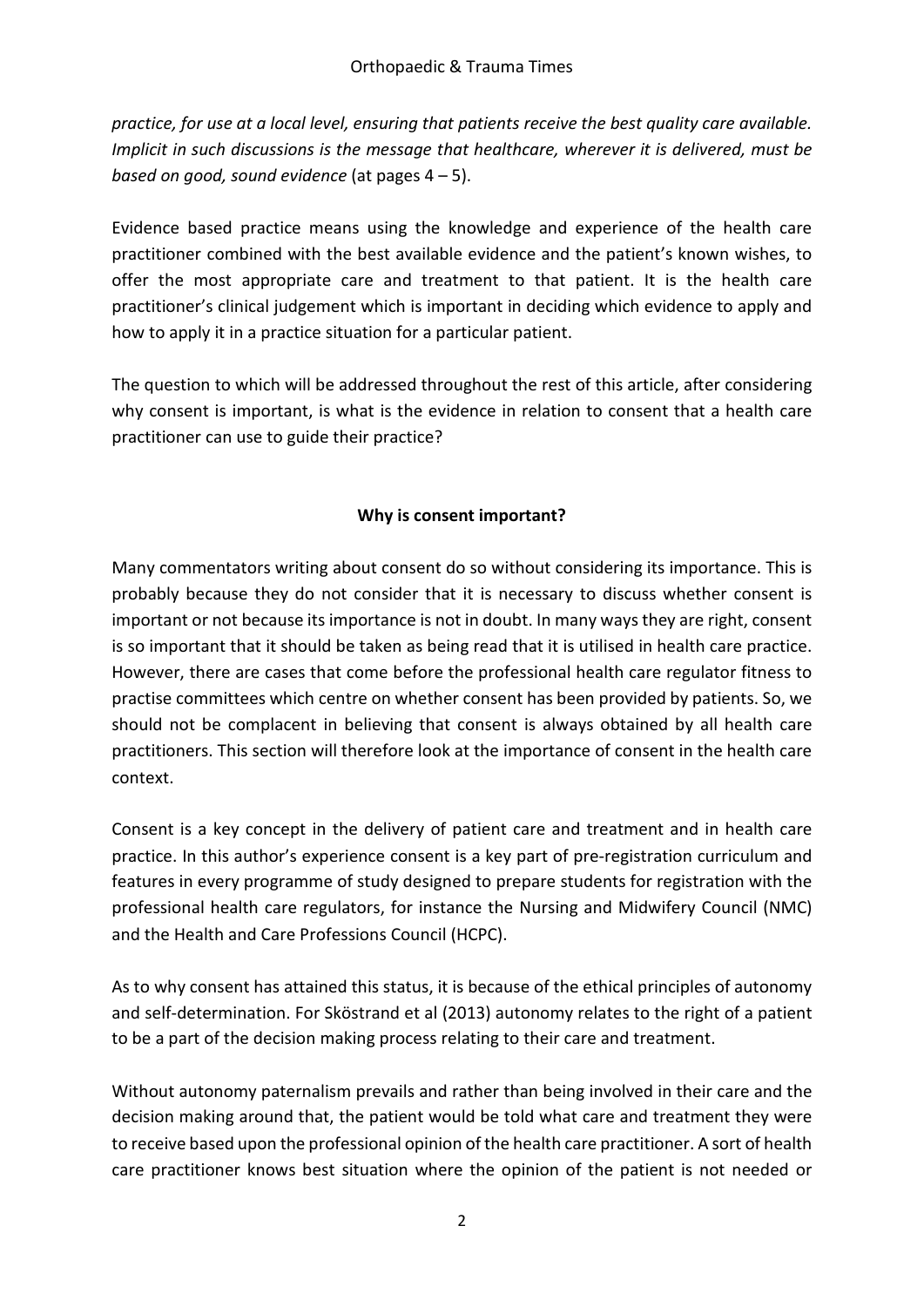sought. Thankfully, as Fullbrook (2007) notes, *the days when the prevailing doctrine of paternalistic medicine and passive nursing were the overarching models of care provision, are long gone* (p. 236).

From the perspective of the law, consent may be seen as the legal recognition of the ethical principles of autonomy and self-determination. Laurie et al (2019) support this viewpoint when they state that *freedom of the individual – autonomy and the right of self-determination – is … a deeply ingrained feature in many societies* [and] *based on the strong moral conviction that everyone has the right of self-determination with regard to his or her body, the common law has long recognised the principle that every person has the right to have his or her bodily integrity protected against invasion by others* (at pages 64 - 65)*.* They go on to note that it is the legal concept of consent that provides this legal recognition.

Within the United Kingdom, and other legal jurisdictions, the legal recognition of consent is enshrined in the law of that country either through statutory or common law provisions, both of which are examined below in relation to the United Kingdom.

From this we can see that consent has attained its level of importance because it is through the consent process, that is the giving or withholding of consent by a patient, that a patient's right to autonomy and self-determination is legally recognised and upheld.

As Hoppe and Miola (2014) note, before you can treat a competent patient you need to ensure that you have a legally valid consent. To treat a patient without legally valid consent could mean that the health care practitioner is subject to criminal and civil legal action for battery and negligence as well as a NMC/HCPC fitness to practise investigation.

In 2017 McHale provided a useful summary of the importance of consent when stating that it remains *important to notice the extent of the relevance of consent… a valid consent licenses [legally authorises] what would otherwise be unlawful* (at page 422). By this she means that the law on consent allows someone to touch (treat) another person without fear of prosecution or being sued as consent provides a defence to any legal action which would otherwise be possible were consent not given.

#### **Forms of evidence available**

This section considers what evidence could you use in your practice to base your actions around consent: where you obtain information, or could obtain information, in relation to the consent process.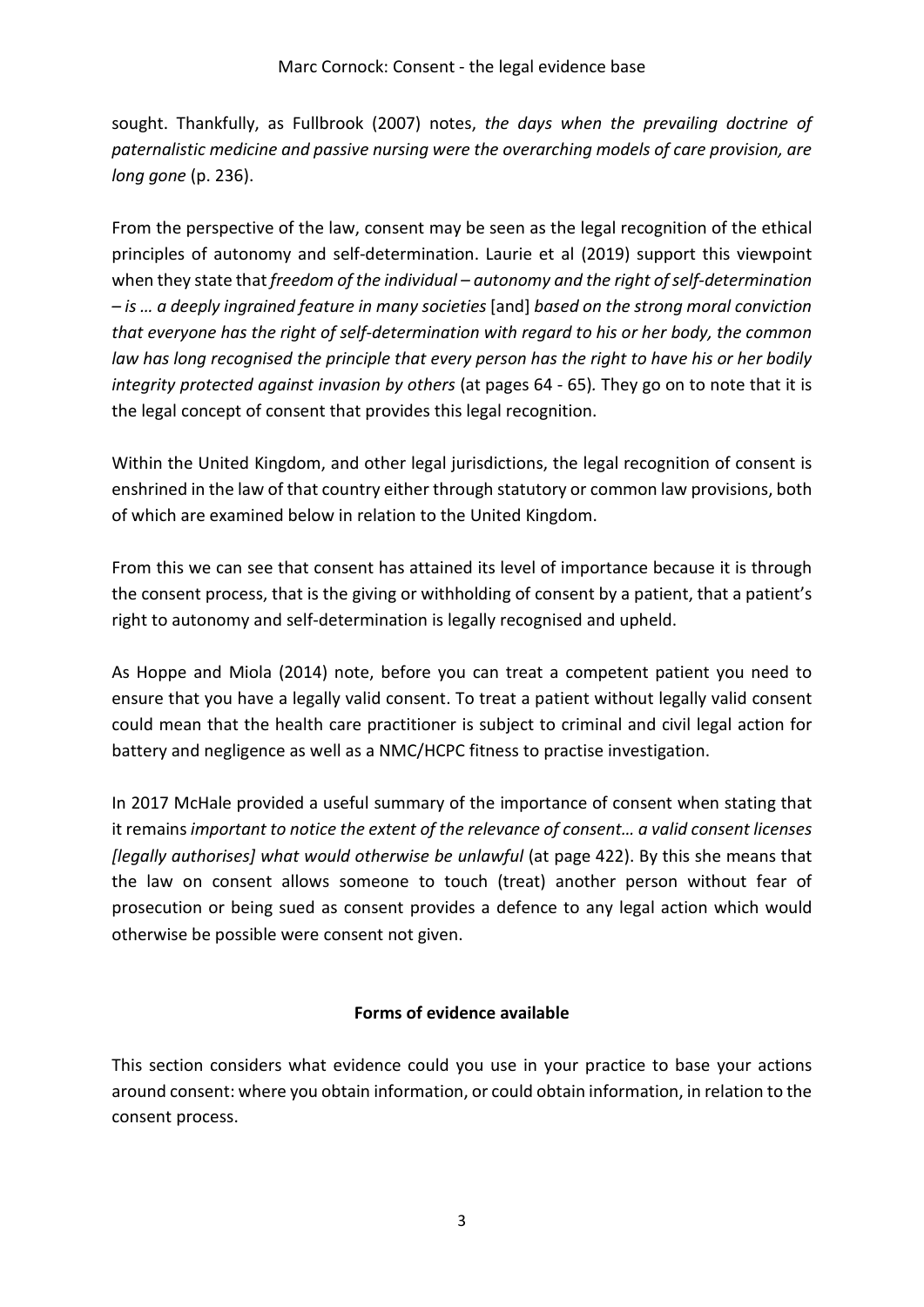There are various sources of evidence available to you for your clinical practice. These include books and journal articles which may report primary or secondary research, employer protocols and policies, clinical guidelines and standards from recognised bodies such as the Royal Colleges, information available from internet searches, Department of Health papers and circulars, professional regulatory body guidance (e.g. NMC/HCPC), and documents from bodies such as the Care Quality Commission etc..

However, as many authors such as Linsley, Kane and Barker (2019) acknowledge, not all evidence is the same. Some sources will be more reliable and have more weight in supporting clinical practice than others. *Being able to identify different types of evidence, make judgements about their reliability and credibility, and decide when evidence is needed to support our arguments is essential* (Birrell Ivory 2021 at page 97).

Over a number of years, many authors have highlighted the importance of the code of conduct to health care practitioners, and that health care practitioners need to acknowledge and adhere to the provisions within the codes published by the professional regulatory bodies (for instance Pyne 1981, Heywood Jones 1999, Gomez et al 2019).

Because of the importance of the regulatory body codes to health care practice, you may think that the codes of conduct issued by the professional regulatory bodies would provide you with the information you need regarding consent in clinical practice. Alas this is not always the case. For instance, whilst The Code, issued by the NMC, does discuss consent it only mentions it once at paragraph 4.2 where, when discussing how to act in the best interests of your patients, it states *make sure that you get properly informed consent and document it before carrying out any action* (Nursing & Midwifery Council 2018). Which is useful but limited in providing an evidence base upon which to practise. However, the general consensus amongst the literature is that the underpinning features of the NMC code are for prioritising the needs of individuals and involving them in their own care and that it is this which provides regulatory evidence for the use of consent within nursing practice. Which also relates back to the earlier point about consent being a key feature of pre-registration curriculum content.

It is likely that employers will have guiding and policies regarding consent, and you would be best advised to read these. However, to judge their reliability and credibility you have to know if they are current and correct.

From a legal perspective, the best available, or primary, evidence is the legislation and cases in any one area of law. So, for consent the evidence on which to base clinical practice would be the legislation on consent and the legal cases where consent was an issue before the courts. In terms of a hierarchy of law, legislation is considered before case law. So, where there is legislation this is the first evidence to consult and where there is no legislation in an area of law, legal cases should be considered (Kelly 2020).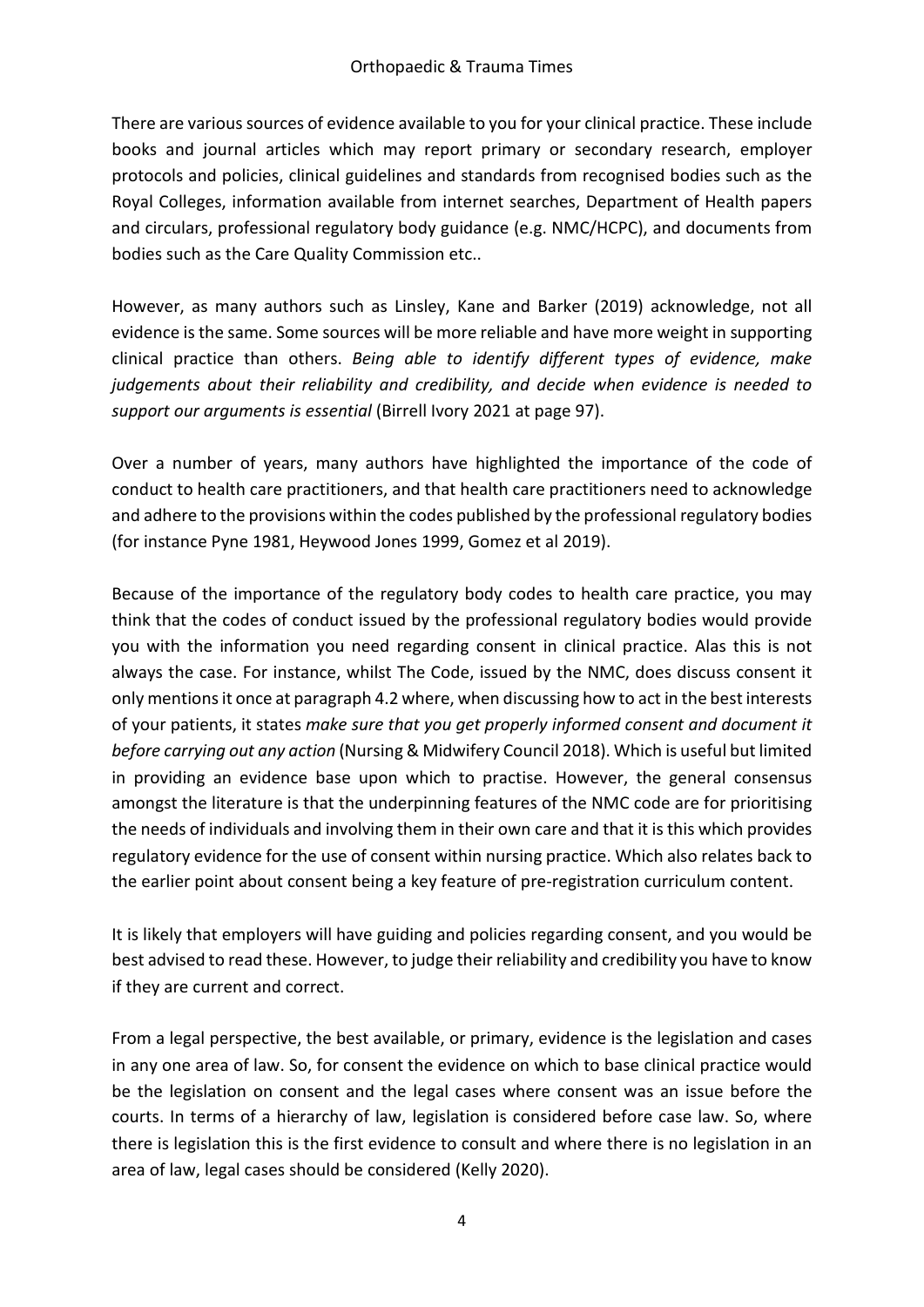Secondary sources of legal evidence include books and articles which discuss legislation and legal cases and provide a commentary. As with all other forms of evidence the more reliable these books and articles are the more authority they have. It is therefore these primary and secondary legal sources that should be consulted for the evidence to support the consent process in clinical practice.

#### **The legal evidence base in relation to consent**

The legal evidence base for consent has been developing to its present from for over a hundred years. It can be said that the legal recognition of self-determination occurred in 1914 in an American case (Schloendorff v Society of New York Hospital, 1914). The judgment in the case meant that where a patient who is competent refuses a particular treatment that treatment cannot be given to them, even if the risk of not doing so will result in harm to the patient or even the death of the patient.

Since the judgment in that case many legal commentators have sought to establish the legal principles or elements needed for consent to be valid (see for instance Jackson 2019 or Stauch & Wheat 2019 who outline many of the discussions in this area).

In 1998 Kennedy & Grubb outlined, in one of the most authoritative medical law texts of its time, four legal principles which had to be satisfied for consent to be valid. These were:

- The person who provides the consent must be competent to do so;
- The person consenting must be adequately informed about the nature of the procedure or treatment;
- The person must be acting voluntarily; and
- The person must not be providing their consent under duress or undue influence (Kennedy and Grubb 1998 at page 111).

These principles have persisted to the present day and the current version, taking into account the legal changes that have occurred since, is stated as *to be a valid consent, the law requires:*

- *1) That it is given by a competent person (or by someone who can validly give consent on behalf of a person who cannot consent such as a child or by a done under a Lasting Power of Attorney);*
- *2) That the person or the substituted decision maker must be adequately informed about the 'nature' of what he is agreeing to; and*
- *3) That the person or the substituted decision maker should be acting voluntarily and not under the influence of another (McHale 2019 at page 422).*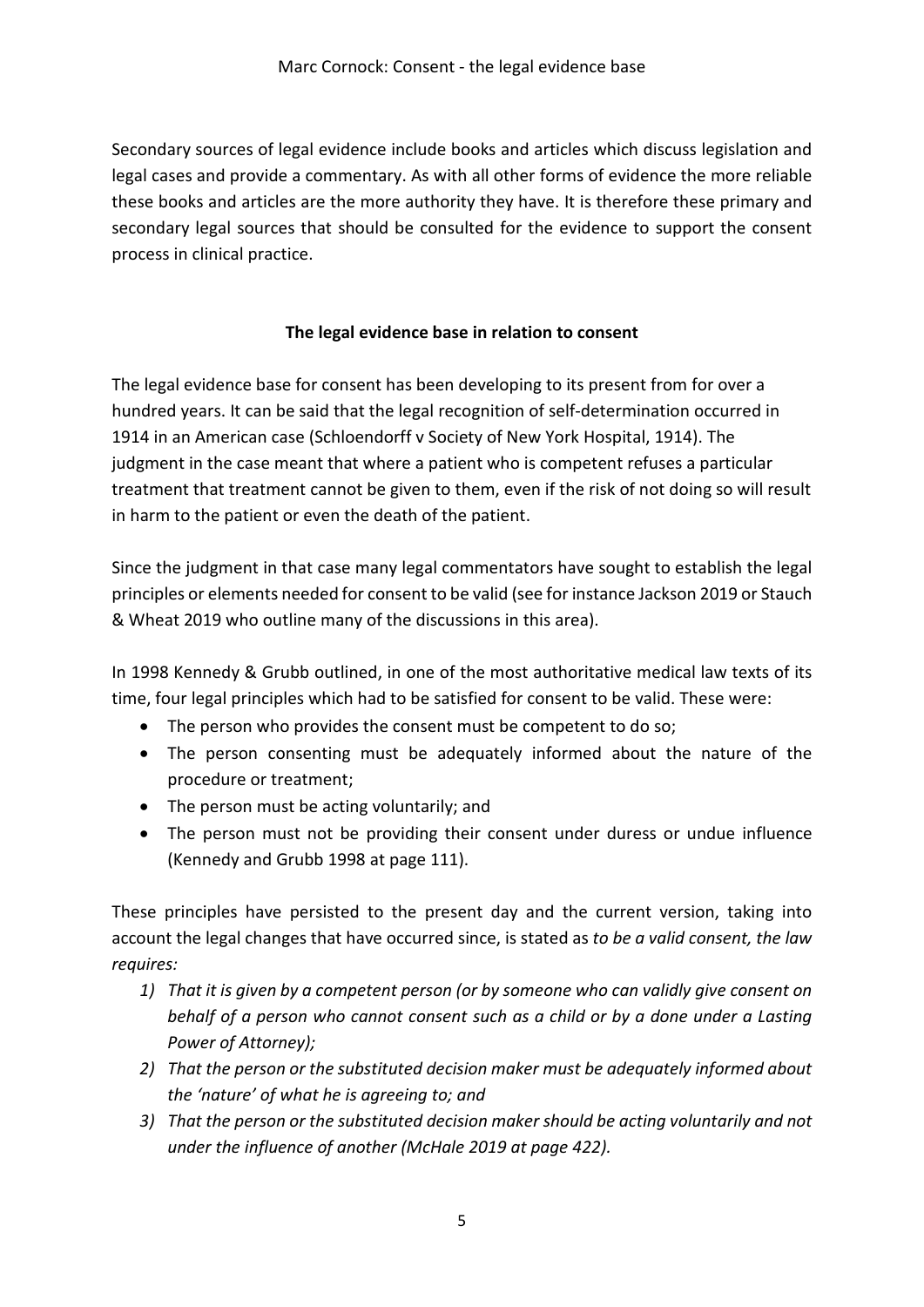\*A Lasting Power of Attorney allows someone to appoint a trusted person to act on their behalf in decision-making if they become incapacitated. This must be set out and agreed in a formal and legal document. The 'attorney' becomes a proxy decision maker on behalf of the patient.

Each of these principles will be discussed in turn through legislation and cases that have moved the legal principles and requirements in relation to consent forward to that which is in force today.

#### **Competent or not?**

This section asks how do you know if your patient is competent to consent and, do you assess each patient to determine their competence, if so how, or do you assume that they are competent?

The legal literature in the UK points to the Mental Capacity Act 2005 (for England and Wales and similar legislation such as the Adults with Incapacity (Scotland) Act 2000 in Scotland and the Mental Capacity Act (Northern Ireland) 2016 for Northern Ireland) as providing current best practice. Indeed, it necessary to follow the appropriate Act to ensure that your practice is lawful, in relation to competence for consent.

However, *the Mental Capacity Act 2005 does not provide a positive definition of competence, instead it defines it in the negative* [that is it] *defines when a person lacks competence (*according to Cornock 2021 at page 71). This is because a guiding principle of the Mental Capacity Act 2005 is the assumption that a person has competence until it can be proved that they do not (section 1) and provides detailed guidance as to how a lack of competence can be proved (section 2) before outlining the principles in treating someone who is unable to consent and the use of proxy consent.

This means that, although the Mental capacity Act 2005 provides the key principle of everyone over 16 being competent until proven otherwise, we would need to turn to alternative evidence to define exactly how competence is viewed from a legal perspective.

Cornock (2021) observes that *until the commencement of the Mental Capacity Act 2005, which became fully in force on 1st October 2007, the law around competence to consent was based on common law principles. This means that it was based on judgments, or decisions, made in cases that came before the Courts (at page 69).*

One of the key cases that defined legal competence in relation to consent is that of Re C. With Stauch & Wheat noting that *until the 1990s, there remained surprisingly little authority*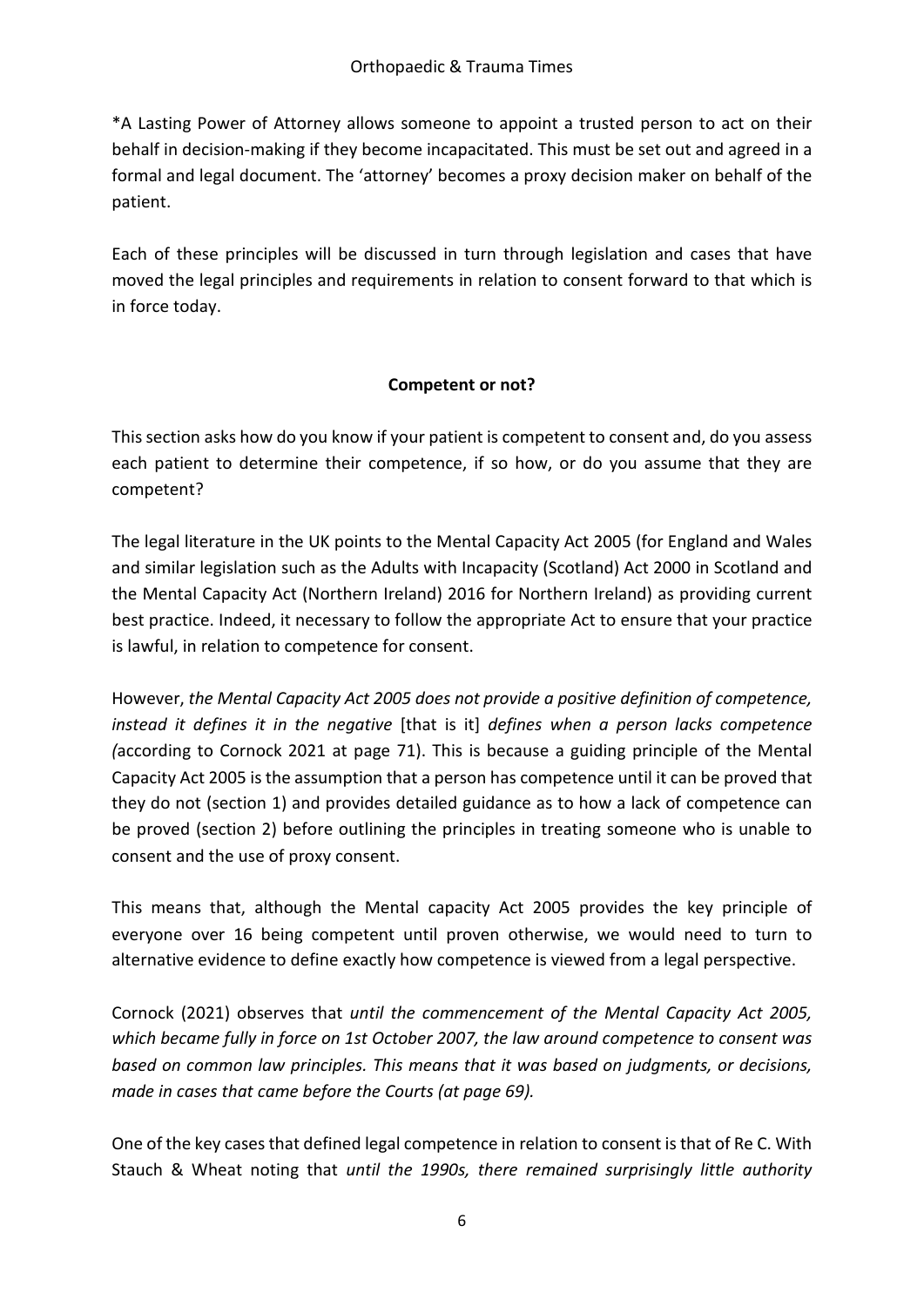[evidence] *on the definition of capacity* [competence] *to consent to medical treatment… further guidance was given by the High Court in Re C* (2019 at page 106).

This case, which was reported in 1994, concerned Mr C a patient diagnosed with paranoid schizophrenia who was detained at Broadmoor hospital. Mr C had gangrene of his right foot and was informed that he needed an amputation of his foot as he an 85% chance of dying due to the gangrene if he didn't have the amputation. He accepted that the doctors believed what they were telling him but refused the amputation on delusional belief that he was a gifted doctor who could treat his limb without amputating it, and that he did not believe God wanted him to have the amputation.

The judge hearing the case noted that there were three stages of competence: *first, comprehending and retaining treatment information, second believing it and, third, weighing it in the balance to arrive at a choice* (Re C 1994 at page 824). This has become known as the Re C test of competence. When applying the test to the facts of the case the judge stated *I am satisfied that he* [Mr C] *has understood and retained the relevant treatment information, that in his own way he believes it, and that in the same fashion he has arrived at a clear choice* (Re C 1994 at page 824). It was therefore determined that Mr C had the competence to make his own decision regarding the treatment of his gangrenous foot.

As an aside, Mr C did not have the amputation, and lived with a largely recovered foot, having responded *to more conservative treatment* (Stauch & Wheat 2019 at page 107).

It is acknowledged in the legal sources that until 1<sup>st</sup> October 2007, when the Mental Capacity Act 2005 came into force, the approach to determining competence was that of the Re C test and its three stages. After  $1<sup>st</sup>$  October 2007 the principle was that of the presumption of competence in all adults under the Mental Capacity Act 2005 and the need to prove someone was incompetent rather than the individual having to prove they were competent if their decision making was being challenged.

Pattinson (2017) makes the point that although the emphasis on the test for competence has changed, from proving competence to proving incompetence, what has to be proved as part of that test, understanding of information, believing and retaining it and making a decision, is essentially the same between the statutory and common law tests.

#### *Patients who are deemed to be incompetent*

Where a patient is incompetent to consent, how can they be legally treated?

Prior to the coming into force of the Mental Capacity Act 2005 there was no legal provision for someone to provide consent on behalf of an adult who was incompetent to do so on their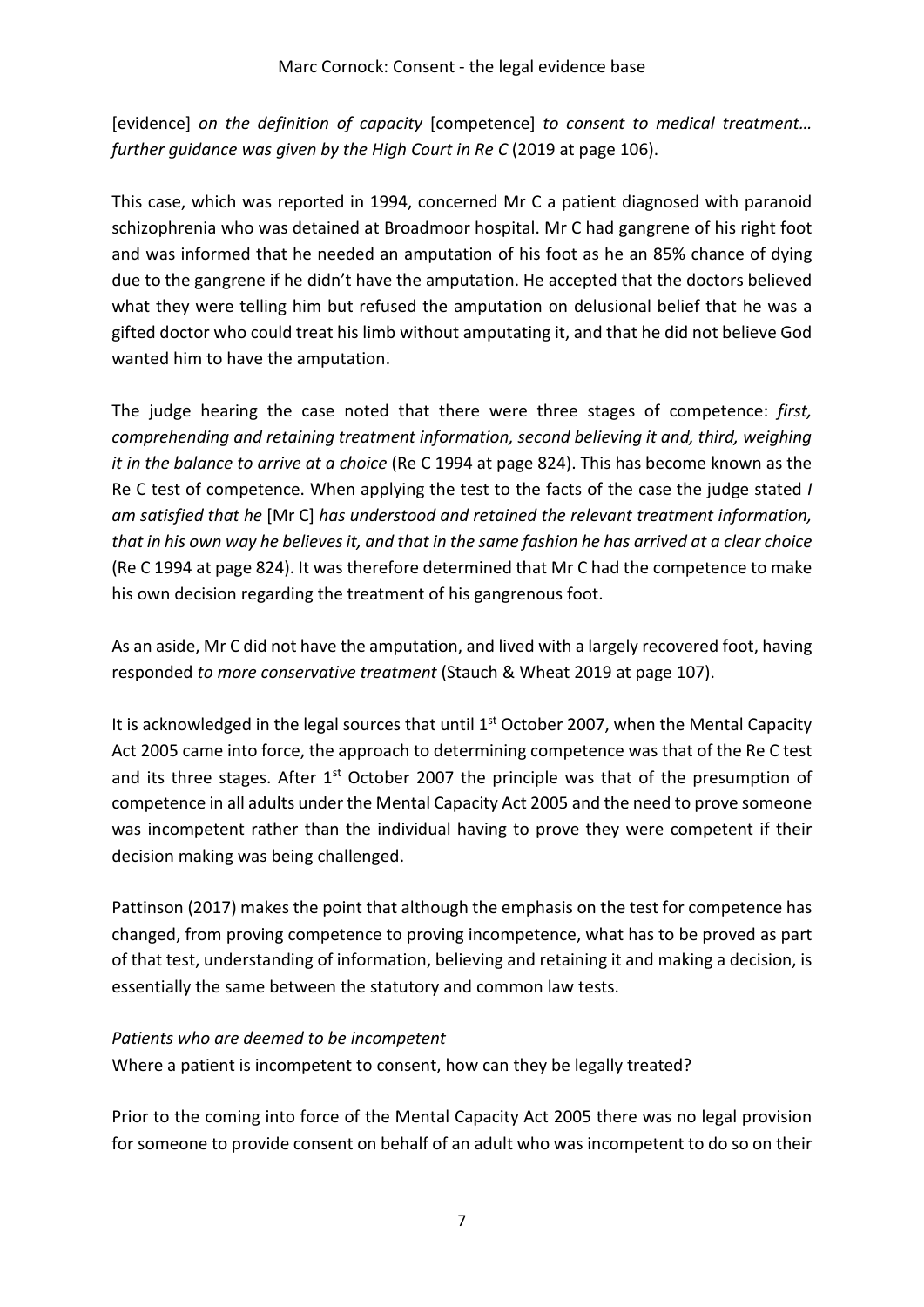own behalf. As Jackson (2019) notes, proxy decision making was one of the features of the Mental Capacity Act 2005.

The use of proxy decision makers is a major feature of the Mental Capacity Act 2005 and many sections are devoted to its function. The main way that one can adult can take over decision making for another who is incompetent is through the use of Lasting Powers of Attorney, described in section 9 of the Act (Pattinson 2017).

Some commentators see a drawback of Lasting Powers of Attorney being that they need to be made in advance of someone becoming incompetent and so where there is not one in existence, either the courts can make a decision or appoint a deputy to make decision on the patient's behalf or the court can rule that a treatment decision by a health care practitioner is a lawful treatment. All of these decisions must be made in the best interests of the patient, taking into account their known wishes and views (Herring (2020).

#### *The child and consent*

How can a child who is not deemed to be competent to consent for themselves be legally treated?

Section 105 of the Children Act 1989 defines a child as someone under the age of 18. Because the legal evidence base on consent presented above relates to those classified as adults, i.e. over the age of 18 (see Herring J 2020, Jackson E 2019 and Pattinson S 2017) additional evidence is needed to determine the legal position of the child in relation to consent.

Brazier & Cave (2016) advise that ether are two ways in which a child may consent to their own treatment. The first applies to those aged  $16 - 17$  and this is by virtue of a provision in the Family Law Reform Act 1969, specifically section 8. This states that a child who has attained their  $16<sup>th</sup>$  birthday is to be treated as if they were an adult for the purposes of providing consent to a treatment on their own behalf. The Mental Capacity Act 2005 also provides that someone aged 16 or above does not have to prove their competence in relation to providing consent but that it is autontiacllyy assumed that they are competent.

The second situation for Brazier & Cave (2016) occurs where the child is under 16, who may consent where they are deemed to be 'Gillick competent'. This arises from the Gillick v West Norfolk and Wisbech Area Health Authority and another [1985] case. In that case Lord Scarman put forward that a child under 16 could consent on their own behalf when they have attained *sufficient discretion to enable him or her to exercise a wise choice in his or her own interests* and where the *child achieves a sufficient understanding and intelligence to enable him or her to understand fully what is proposed* (Gillick v West Norfolk and Wisbech Area Health Authority and another [1985] at page 423).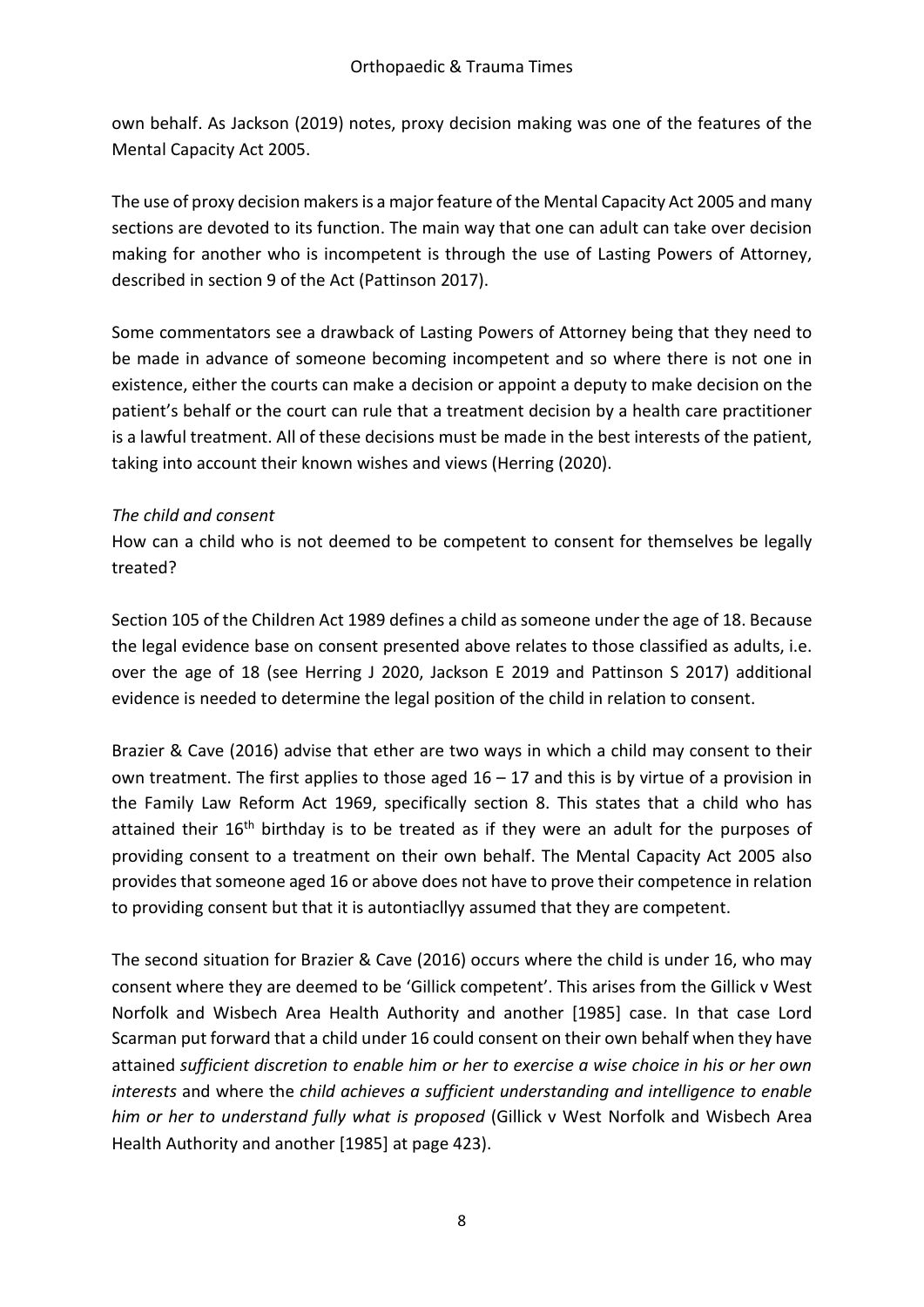Alternatively, where the child is not deemed to be competent, someone with parental responsibility for the child may provide consent on the child's behalf (Cornock 2007).

#### *Best interests*

Where it is not possible to obtain consent from a proxy decision maker on behalf of an incompetent patient the evidence from legal case is that the law allows treatment to be provided to patients where it is their best interests to receive that treatment. However, there is an acknowledgment in the evidence that it cannot be in a patient's best interests to receive treatment that they have previously refused when they were competent to do so (Cornock 2021).

#### **Adequate information**

It is widely acknowledged that the amount of information that needs to be given to patients for it to be considered legally adequate has been the subject of many court cases over the years. Each time a case is decided a small advancement is made in the understanding of how much information is needed for it to be seen as being adequate. Jackson (2019) cites Chatterson v Gerson [1981], Sidaway v Board of governors of the Bethlem Royal Hospital and the Maudsley Hospital [1985] through to Chester v Afshar [2004] as cases which have been instrumental in deciding what information needs to be provided to patients.

The current legal position is from the case of Montgomery v Lanarkshire Health Board [2015] (Herring 2020). This case has resulted in a change from what a reasonable health care practitioner would do to one which considers the actual patient in front of the practitioner.

As Herring (2020) notes, as a result of this case, it *is the patient, not the doctors, who determine how much information should be given* (at page 198). Whilst for Pattinson (2017) the case means that *instead of asking what a reasonable doctor would disclose, a doctor must inform the patient of the "material risks", understood as those that either (a) a reasonable person in the patient's position would regard as significant or (b) the doctor should be reasonably aware that the particular patient would regard as significant (at page 116).* 

The judgment in the Montgomery case means for Cornock (2021) that *although not every piece of information regarding a procedure has to be given to the patient, the patient can expect to receive information that they consider they need to be able to decide whether to accept the treatment or not* (at page 75).

Thus, the current best available evidence on information giving to patients in relation to consent is to consider what the patient before you needs in order to exercise their autonomy to make a decision regarding the treatment being proposed to them.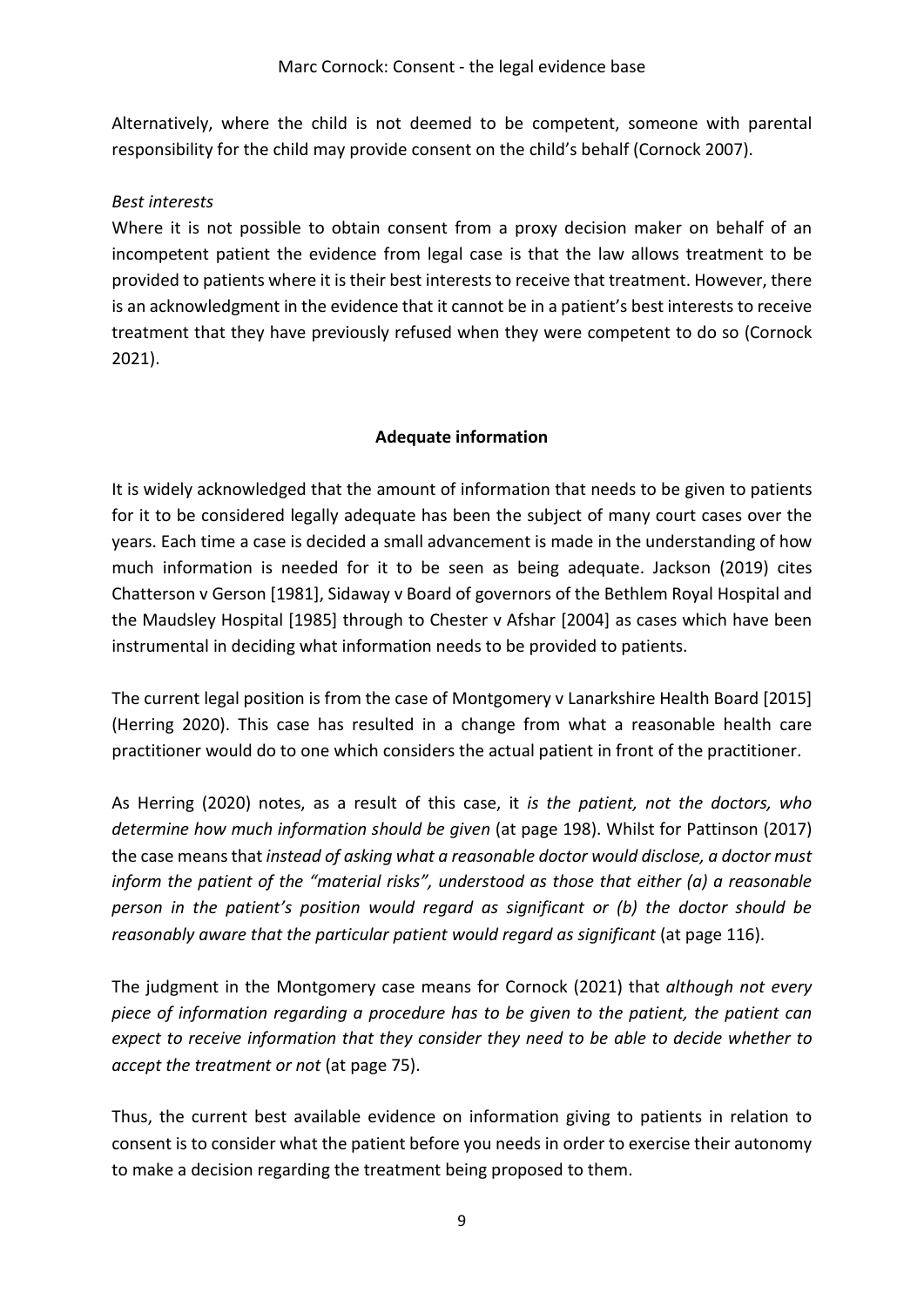Whilst individual patients would have differing information needs, the literature presented in this article agrees that this would include information about:

- *the nature of the patient's condition that causes them to require the proposed treatment or procedure*
- *the nature of the procedure*
- *the reason for the procedure*
- *the benefits and risks of having the procedure against the benefits and risks of not having it*
- *the time element regarding the need for a decision. Is the procedure needed immediately, soon, or can the patient take their time in reaching a decision?*
- *the fact that the patient has a choice and if they decide not to proceed with the proposed treatment, what other treatment they could be provided with*
- *any common complications or side effects of the treatment, along with how these can be managed*
- *any future treatment they may need* (Cornock 2021 at page 75-76)

#### **Voluntarily and without duress**

Various legal case have come before the courts where the issue of consent being voluntary has been central, for instance Re T (adult: refusal of medical treatment) [1992]. In the cases that have arisen, the courts have been quite clear that unless consent is freely given it is not a legally valid consent

To be freely given consent needs to be something that the patient choose to give and has made a choice to do so. Rather than merely accepting a treatment because they believe that they have no choice but to do so. They may believe they have no choice because they are not informed of any possible alternatives, or because the health care practitioner tells them that this is the only course of action for their health care need.

#### **Best practice evidence in relation to consent**

So, how do you know that you are following an evidence based approach and obtaining legally valid consent from your patients?

The legal evidence for best practice requires that for consent to be legally valid it needs to be given:

• by a competent person, either someone over 16 or deemed to be Gillick competent or someone legally acting on behalf of someone who is incompetent;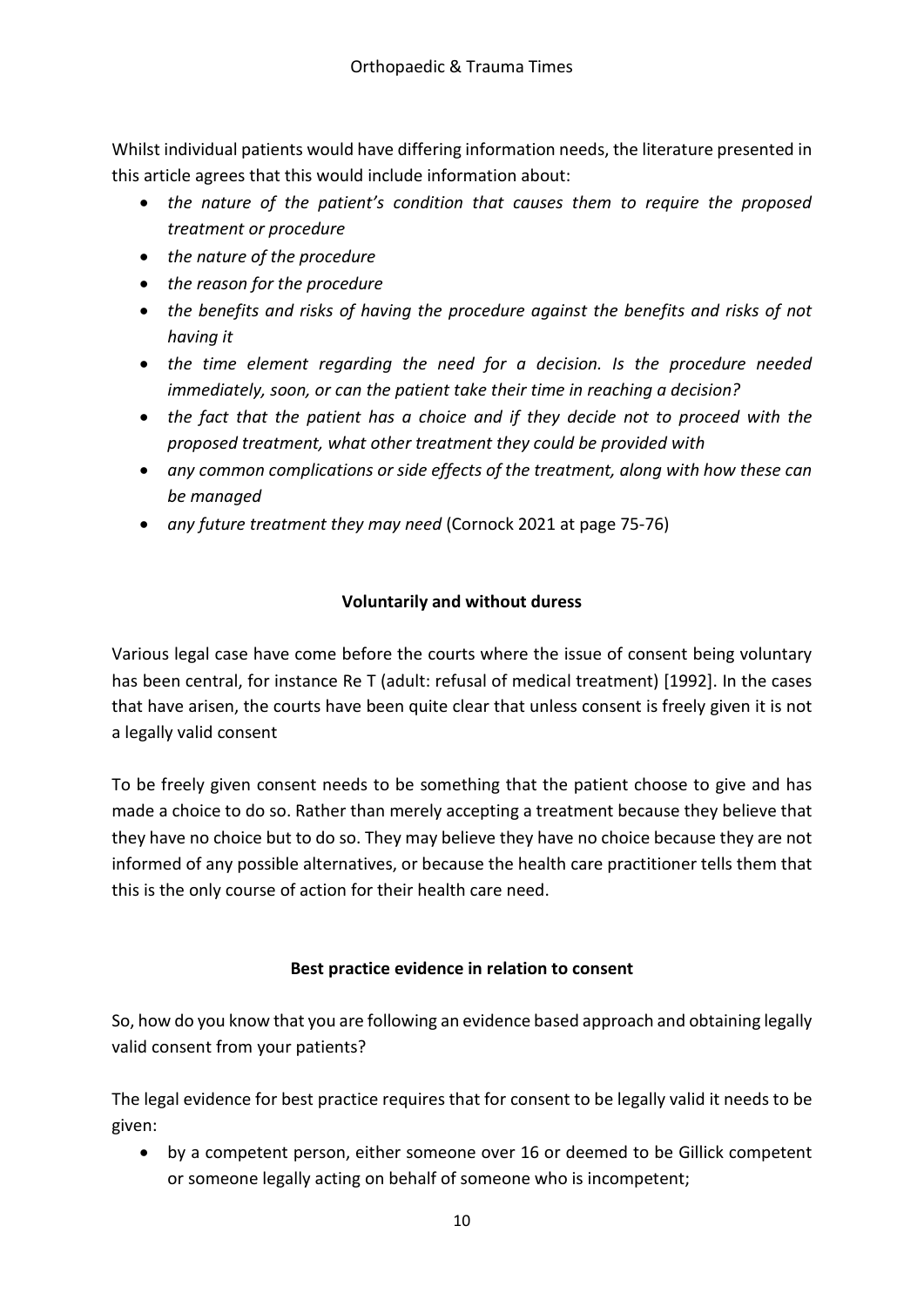- in response to adequate information provided in response to the particular patient's needs; and
- voluntarily

If the permission you receive from your patients meets these three criteria it is likely that you will have a legally valid consent from the patient that meets the best available evidence and therefore meets EBP requirements.

#### **Conclusion**

The evidence presented above requires that to practice according to the principles of best practice, a health care practitioner needs to ensure that they have a legal basis to treat their patient. For competent patients this will be legally valid consent. For incompetent patients this may be through the provision of consent by a legally recognised proxy decision maker, for example a parent providing consent for a child, or where this is not possible treatment may be provided in the patient's best interests.

#### **References**

Adults with Incapacity (Scotland) Act 2000

Birrell Ivory S (2021) *Becoming a critical thinker* Oxford University Press, Oxford

Brazier M & Cave E (2016) *Medicine, patients and the law* 6<sup>th</sup> edition Manchester University Press, Manchester

Chatterton v Gerson [1981] QB 432

Chester v Afshar [2004] UKHL 41

Children Act 1989

Cornock M (2007) Parental responsibility: A legal perspective *Journal of Children's and Young People's Nursing*, 1(4) p. 194.

Cornock M (2014) Duty of care *Orthopaedic & Trauma Times* (24) pp. 14–16

Cornock M (2017) Clinical negligence *Orthopaedic & Trauma Times* (32) pp. 10–13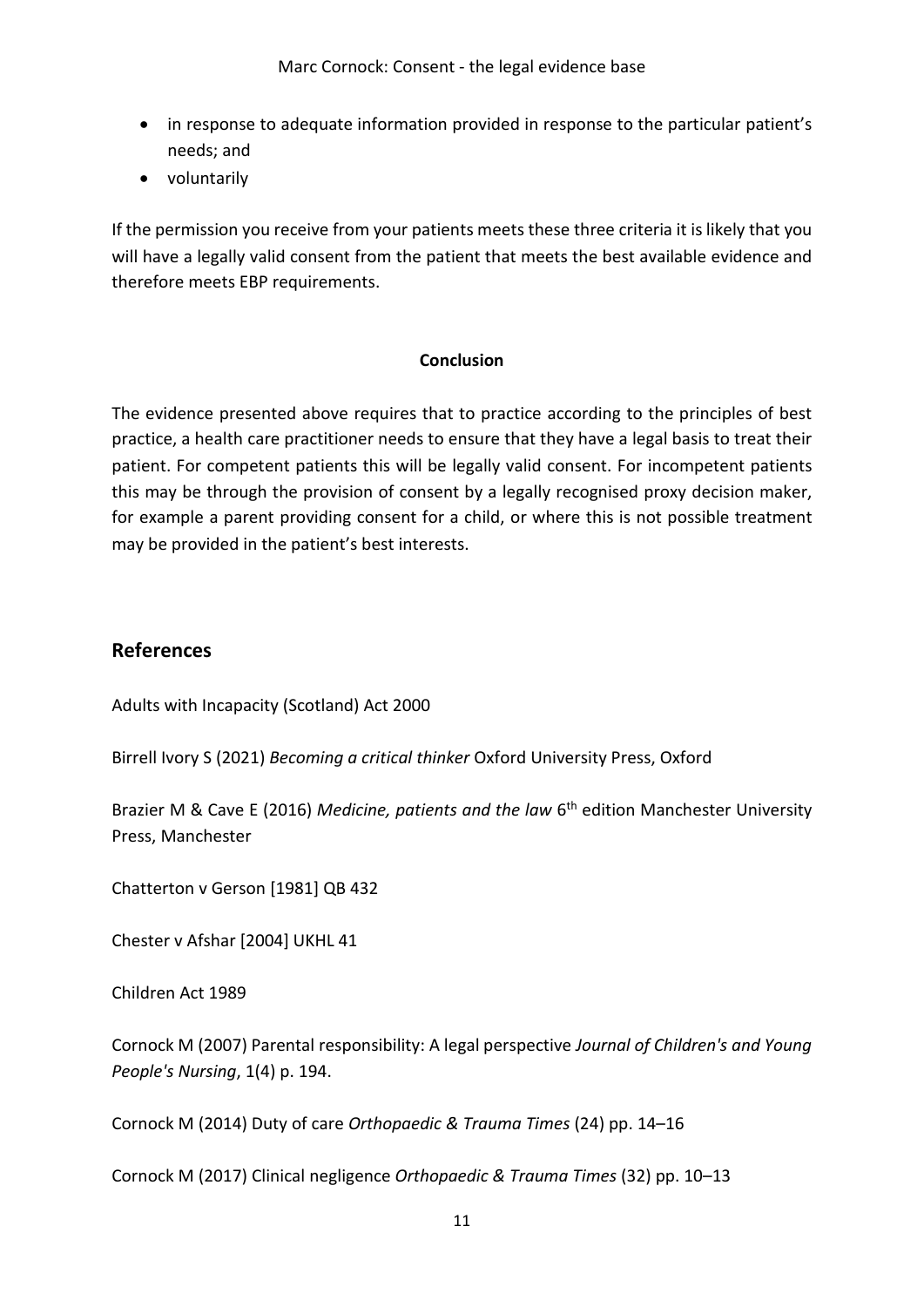Cornock M (2021) *Key questions in healthcare law and ethics* Sage, London

Family Law Reform Act 1969

Fullbrook S (2007) Autonomy and care: acting in a person's best interests *British Journal of Nursing* (16) pp. 236 - 237

Gillick v West Norfolk and Wisbech Area Health Authority and another [1985] 3 ALL ER 402

Gomez D (2019) The Regulation of Healthcare Professionals: Law, Principle and Process 2<sup>nd</sup> edition Sweet & Maxwell, London

Herring J (2020) *Medical law and ethics* 8th edition Oxford University Press, Oxford

Heywood Jones I (1999) The UKCC code of conduct Nursing Times Books, London

Hoppe N & Miola J (2014) *Medical law and medical ethics* Cambridge University Press, Cambridge

Jackson E (2019) *Medical law: text, cases, and materials* 5th edition Oxford University Press, Oxford

Kelly D (2020) *Slapper and Kelly's English Legal System* 19th edition Routledge, Abingdon

Kennedy I and Grubb A (eds) (1998) *Principles of Medical Law* Oxford University Press, Oxford

Laurie G T, Harmon S H E & Dove E S (2019) *Mason and McCall Smith's law and medical ethics* 11<sup>th</sup> edition Oxford University Press, Oxford

Linsley P & Barker J (2019) What is evidence-based practice? chapter 1 in Linsley P, Kane R & Barker J (2019) *Evidence-based practice for nurses and healthcare professional* 4<sup>th</sup> edition Sage, London

McHale V (2017) Consent to treatment: the competent patient chapter 8 in Laing J & McHale J (eds) (2017) *Principles of medical law* 4th edition Oxford University Press, Oxford

Mental Capacity Act 2005

Mental Capacity Act (Northern Ireland) 2016